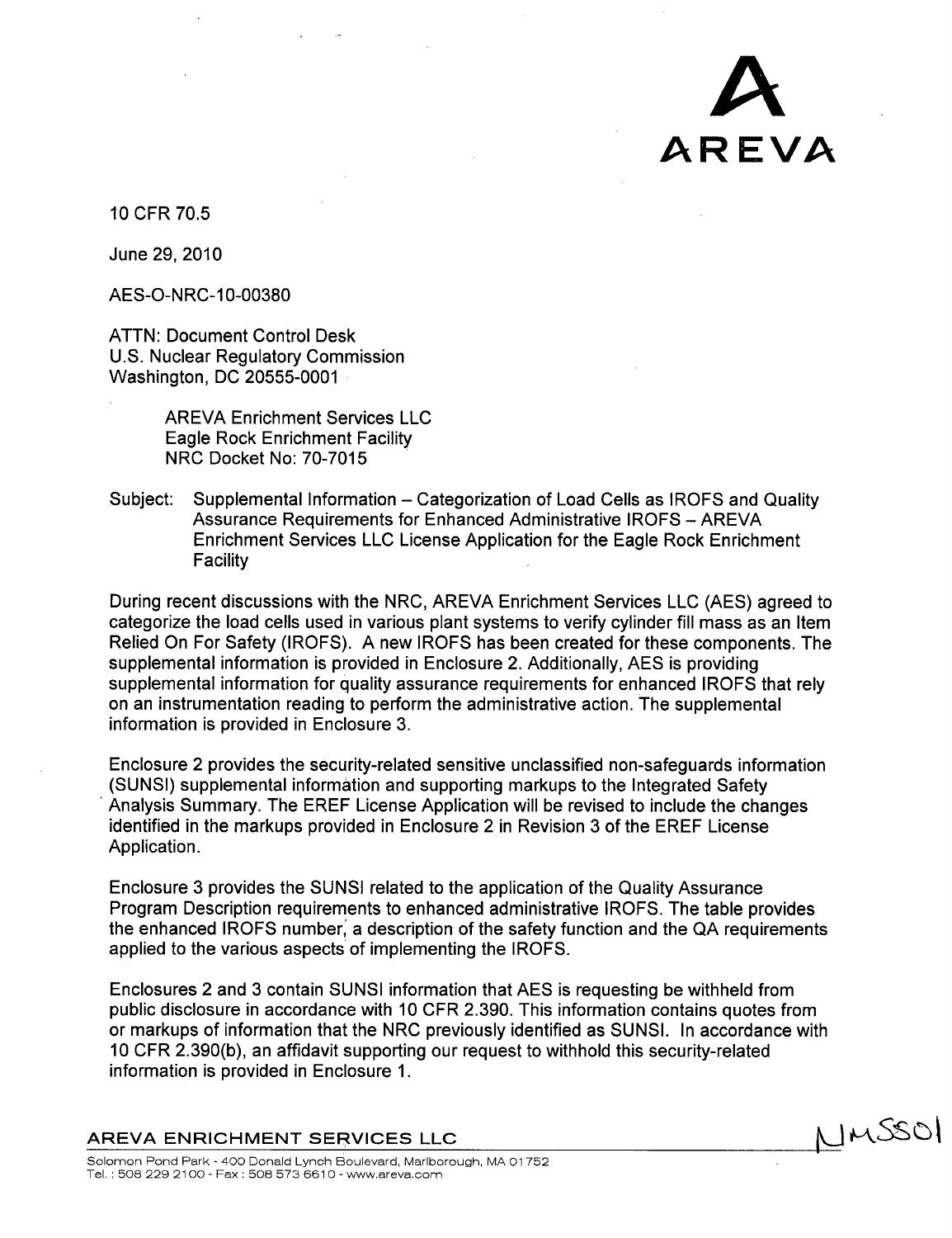AREVA Enrichment Services LLC AES-O-NRC-10-00380 Page 2 of 2

If you have any questions regarding this submittal, please contact me at (508) 573-6554.

Respectfully,

James A. Kay Licensing Manager

Enclosures:

- 1) Affidavit of James A. Kay
- 2) Supplemental Information Categorization of Load Cells as IROFS
- 3) QA Requirements for Enhanced Administrative IROFS

Commitment:

The EREF License Application will be revised to include the changes identified in the markups provided in Enclosure 2 in Revision 3 of the EREF License Application.

cc: Breeda Reilly, U.S. NRC Senior Project Manager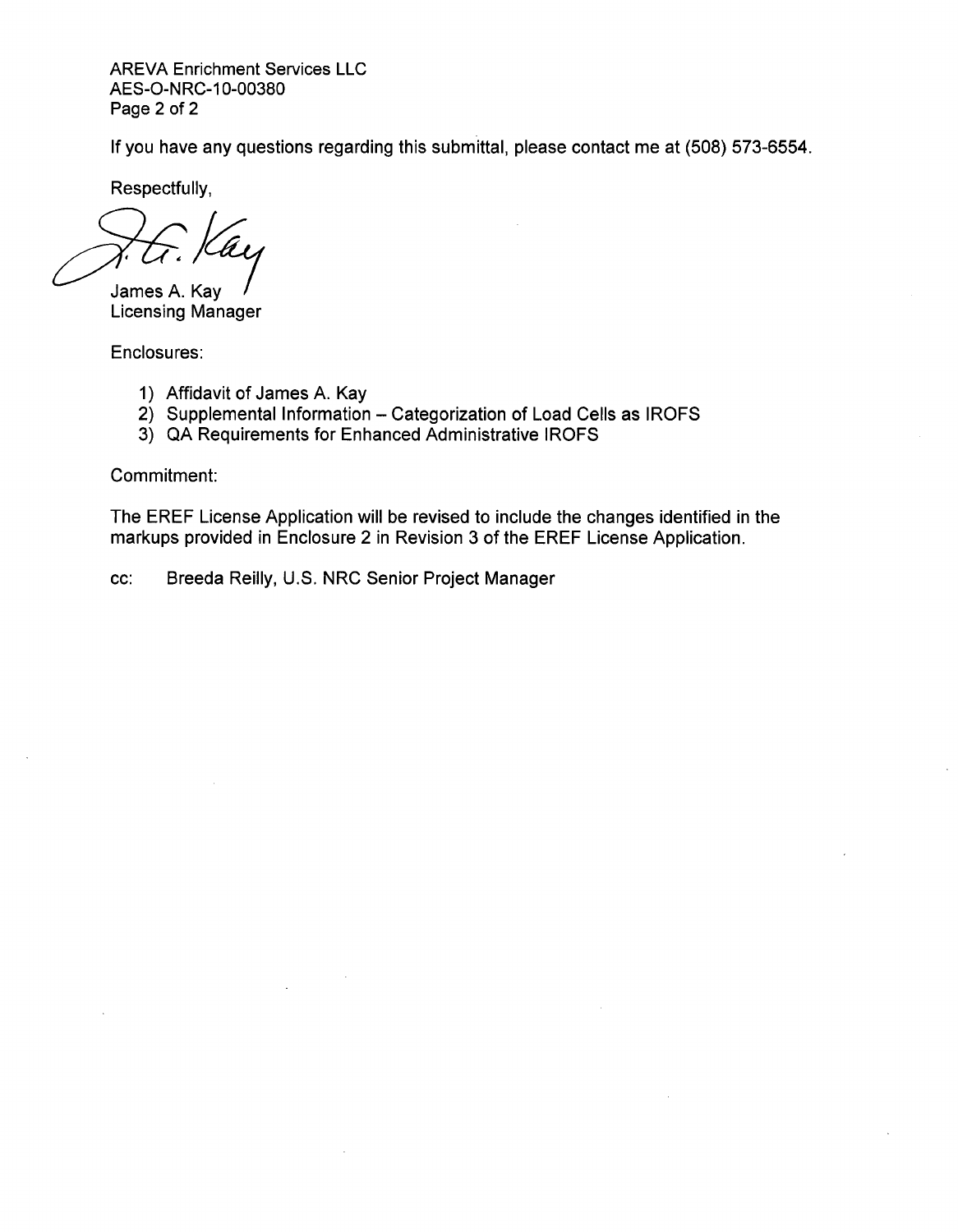- a) I am the Licensing Manager for the AREVA Enrichment Services LLC (AES), and as such have the responsibility of reviewing the proprietary and confidential information sought to be withheld from public disclosure in connection with our application to construct and operate a uranium enrichment facility. I am authorized to apply for the withholding of such security information from public disclosure on behalf of AES.
- b) I am making this affidavit in conformance with the provisions of 10 CFR 2.390 of the regulations of the Nuclear Regulatory Commission (NRC), and in conjunction with AES' request for withholding, which is accompanied by this affidavit.
- c) I have knowledge of the criteria used by AES in designating information as sensitive unclassified security-related information (SUNSI).
- d) By this submittal, AES seeks to protect from disclosure certain SUNSI contained in Enclosures 2 and 3 for Security-Related Markups of the Integrated Safety Analysis Report.

This affidavit discusses the bases for withholding certain portions of this submittal, as indicated therein, from public disclosure.

- e) Pursuant to the provisions of 10 CFR 2.390(b)(4), the following is furnished for consideration by the NRC in determining whether the proprietary information sought to be protected should be withheld from public disclosure.
	- 1. For the sensitive unclassified security-related information (SUNSI) the information was identified as SUNSI by the NRC and by AES using the guidance in NRC Regulatory Issue Summary (RIS) 200531, "Control of Security-Related Sensitive Unclassified Non-Safeguards Information Handled by Individuals, Firms, and Entities Subject to NRC Regulation of the Use of Source, Byproduct, and Special Nuclear Material."
	- 2. The information sought to be withheld is being provided to the NRC in confidence, and, under the provisions of 10 CFR 2.390, it is to be received in confidence by the NRC.
	- 3. The information sought to be withheld is not available in public sources, to the best of AES's knowledge and belief.